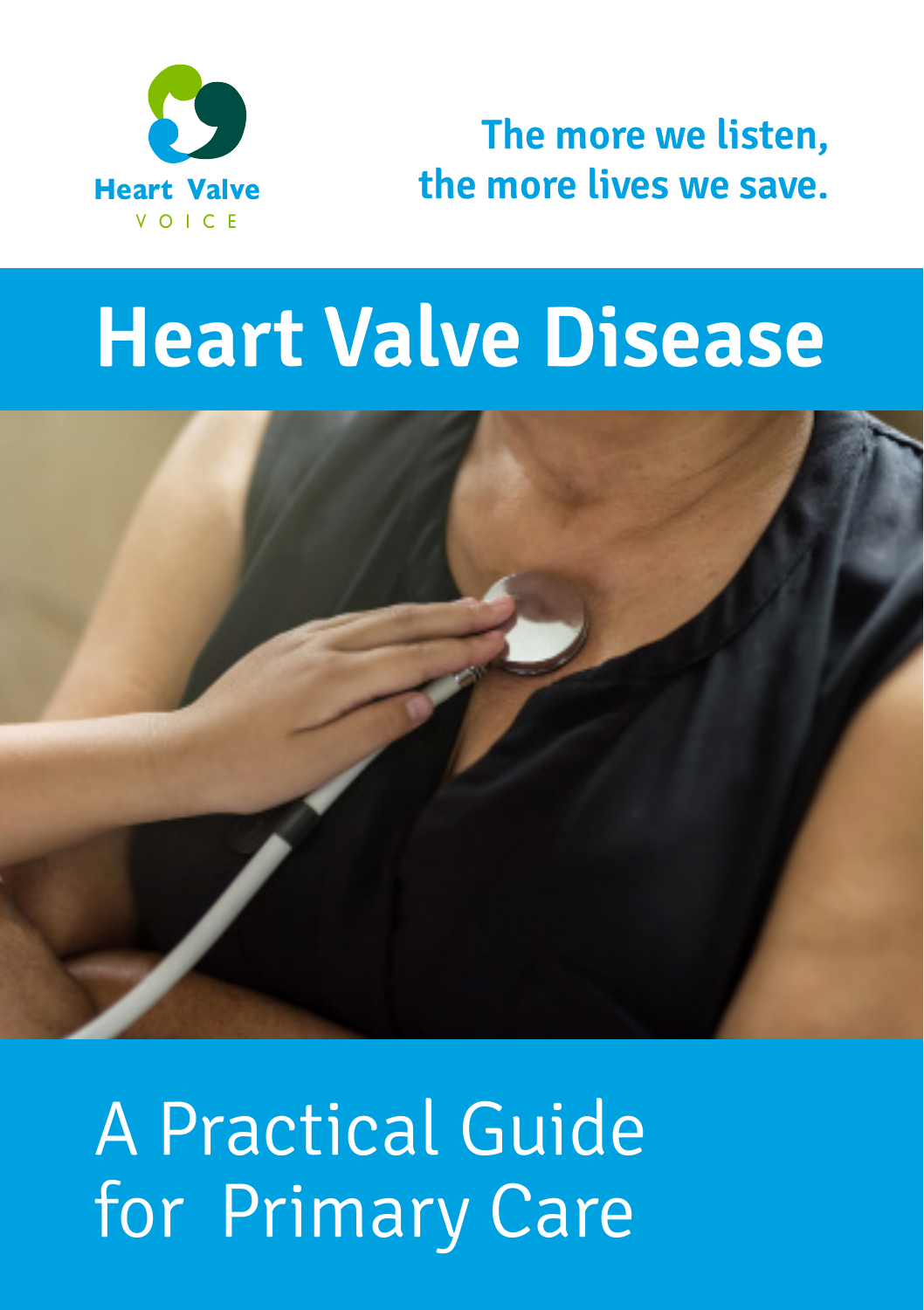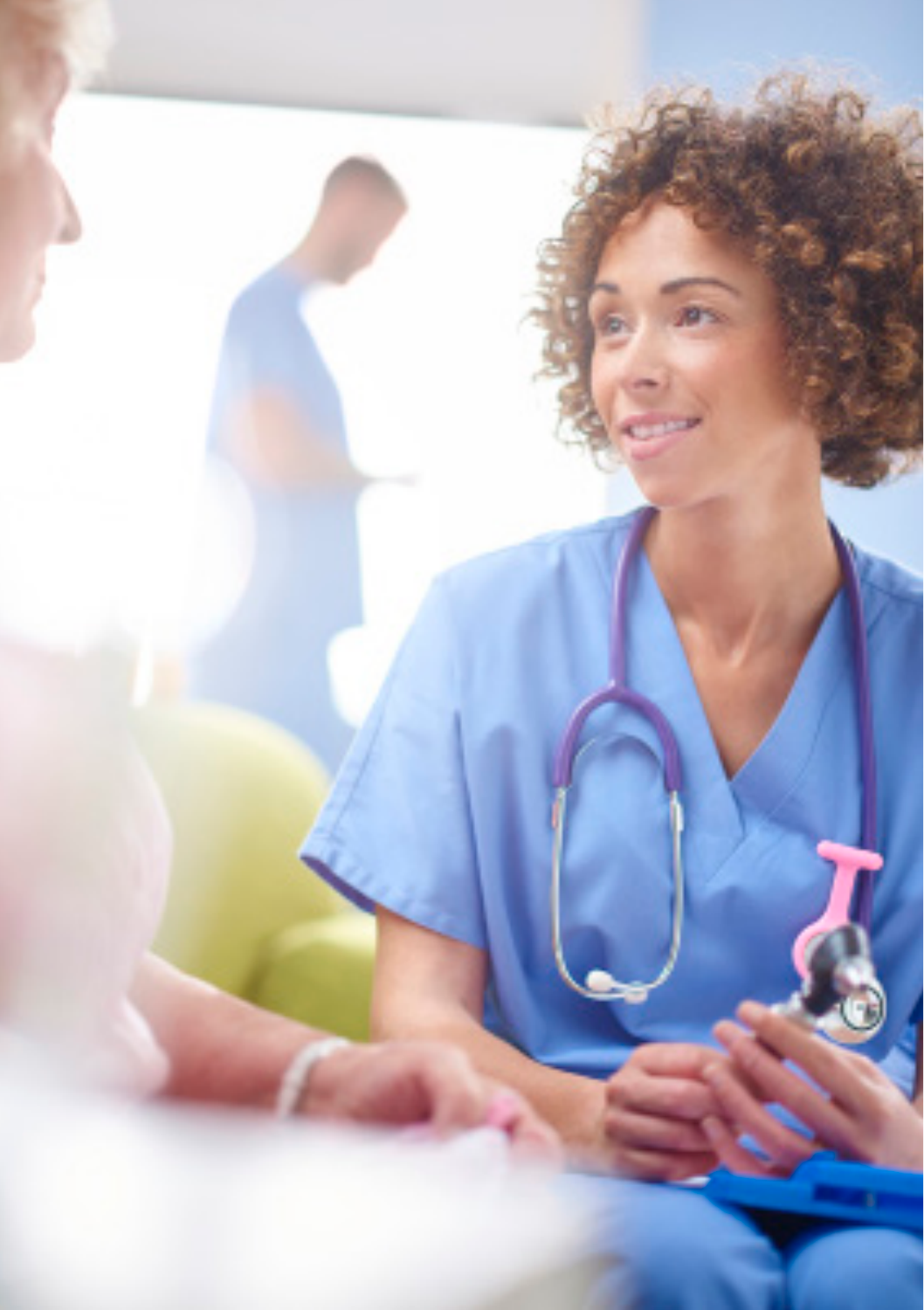## About Heart Valve Voice

Heart Valve Voice is a charity run by a group of multi-disciplinary experts in the field of heart valve disease, including patients, cardiac surgeons, cardiologists and  $GPs$ 

Formed in 2013, Heart Valve Voice aims to address the under-diagnosis and under-treatment of people with heart valve disease in the UK by raising awareness of the disease and delivering up-to-date evidence-based treatment quidance to ensure patients receive the right treatment at the right time.

### Authors

| Dr Jarir Amarin   | GP and CHD Clinical Lead, Enfield                      |
|-------------------|--------------------------------------------------------|
| Dr Chris Arden    | GPSI Cardiology, Southampton                           |
| Dr Matthew Fay    | GPSI Cardiology, Bradford                              |
| Dr Yassir Javaid  | Cardiovascular and Diabetes Clinical Lead, Northampton |
| Dr Denis Pellerin | Consultant Cardiologist, The Heart Hospital, London    |
|                   |                                                        |

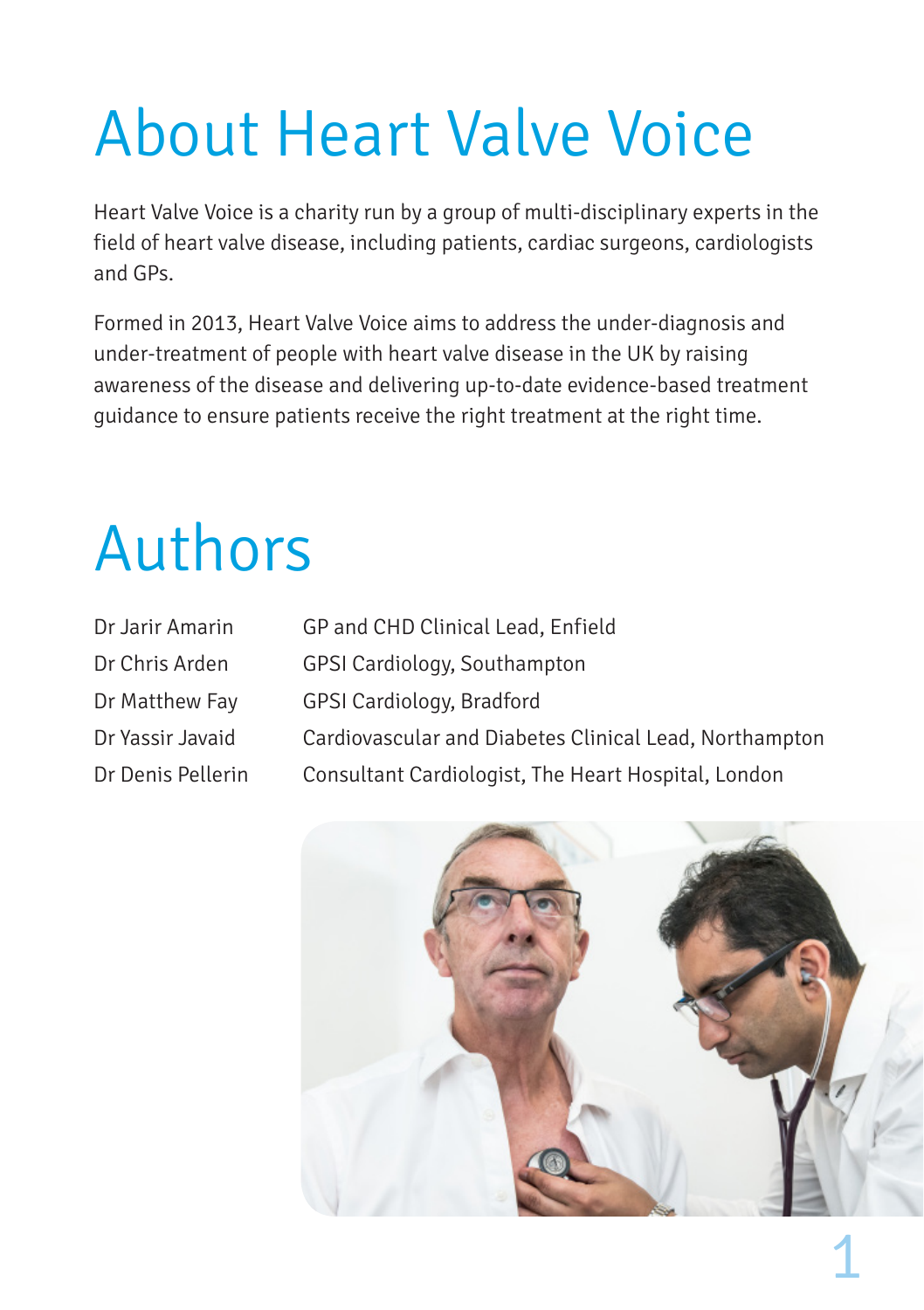### **Executive Summary**

- In the UK, as in other developed countries, the prevalence of heart valve disease rises with age, currently affecting over one million people over the age of 65 years. $1$
- Chest auscultation is essential when examining patients presenting with symptoms that may indicate heart valve disease.
- Many older people may attribute their symptoms to ageing and may not report their condition. The annual flu jab. NHS health checks and new patient registrations are therefore excellent opportunities to screen them for underlying valvular disease using the stethoscope.
- When heart valve disease is suspected, early identification and referral are essential to enable timely assessment and advice on appropriate treatment by the cardiology team.
- Echocardiography is indicated in any patient with a heart murmur if there is any suspicion of valve disease on clinical examination.
- Surgery is recommended as the primary treatment for patients with severe heart valve disease, but there are also new mini-invasive treatment modalities available such as transcatheter aortic valve (TAVI) implementation.
- With recent advancements in technology we are able to offer new treatment modalities to patients who are otherwise not fit for surgery.
- Older age is not, by itself, a contraindication to surgery or other interventions. These treatment opportunities can prolong and improve the quality of life even in high-risk patients with severe valve disease.

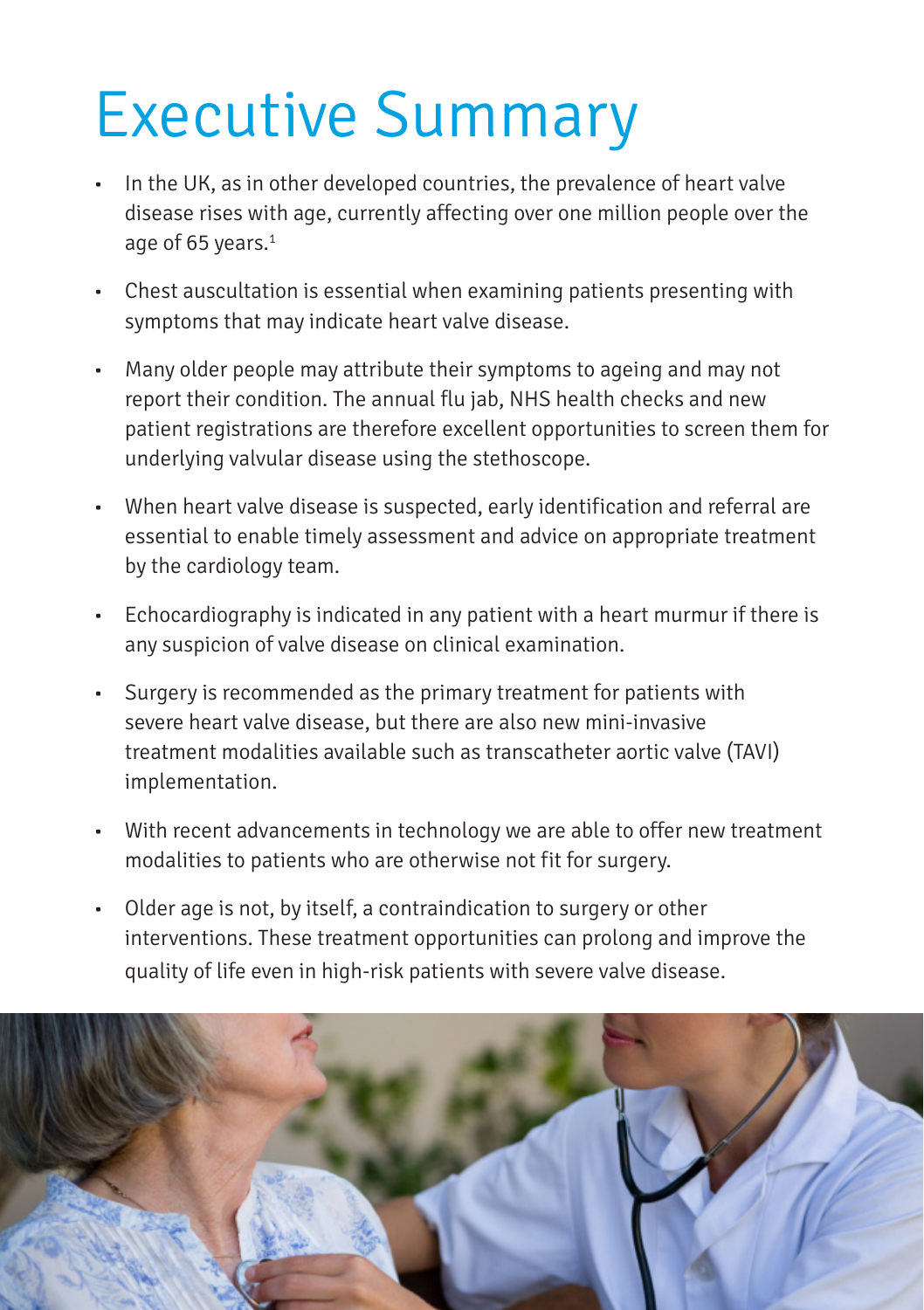## Introduction

Heart valve disease is a malfunction or abnormality in one or more of the heart valves. In developed countries, where degenerative valve lesions are the main cause,<sup>2</sup> prevalence rises with age: from **0.7% in people aged 18-44** years to **8.5% in those aged 65-74** and **13% in the over-75s**.<sup>3</sup> Aortic stenosis is the most frequently diagnosed form of heart valve disease, followed by mitral regurgitation, aortic regurgitation and mitral stenosis.<sup>2</sup>

Early identification and referral are essential for patients with heart valve disease, since the condition is associated with significant morbidity and mortality if it is not treated appropriately. $^2$  Medical therapy helps to manage symptoms but does not reverse or slow disease progression. Surgery to repair or replace the damaged valve is recommended for patients with severe heart valve disease<sup>4</sup>

By itself, older age is not a contraindication to surgery. Valve surgery has been shown to prolong and improve quality of life in elderly patients, including those over 80 years of age.<sup>5</sup> Minimally invasive mitral valve surgery is associated with less morbidity and is a safe alternative to conventional surgery.<sup>6</sup> Similarly, in high-risk patients with severe aortic stenosis, TAVI results in similar outcomes to traditional open-heart surgery, and significantly reduces mortality compared with medical therapy.<sup>768</sup>

Many patients with heart valve disease present to primary care as a result of symptoms or they may be identified incidentally. The aim of this quidance is to offer brief, practical advice on the diagnosis and referral of patients with heart valve disease to enable timely assessment and appropriate treatment by the cardiology team.

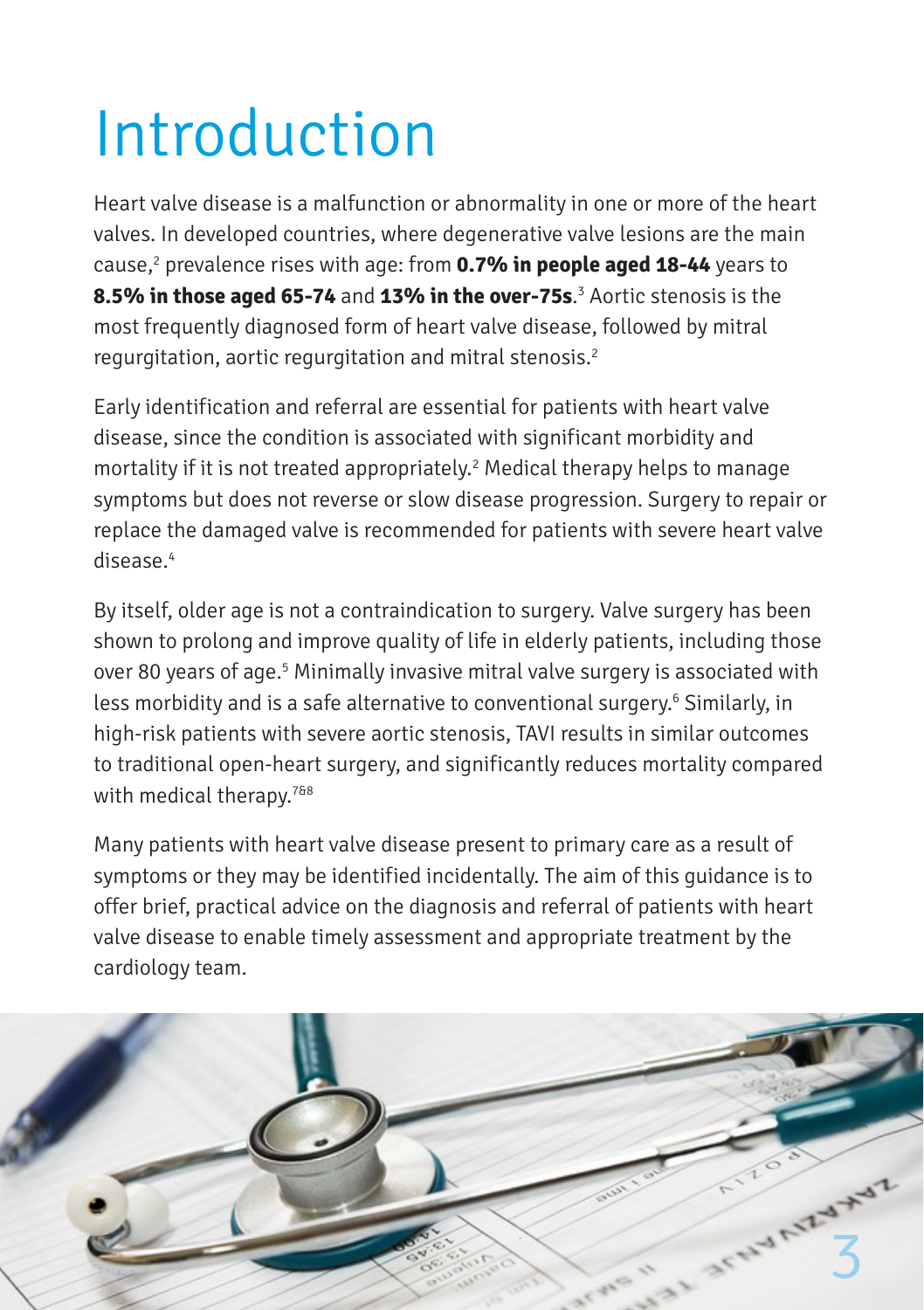### **Diagnosing Heart Valve Disease**

#### **Signs and Symptoms**

- Commonly reported signs and symptoms of heart valve disease include shortness of breath on exertion, chest tightness and/or pain, palpitations, fatique, dizziness, pre-syncope and syncope.
- To distinguish between acute and chronic symptoms, ask when the patient first noticed their symptoms; have they come on suddenly or gradually; and have they worsened since symptoms were first experienced?

Red Flag' symptoms in patients with known significant aortic stenosis, are new onset angina (even if mild) and a syncopal episode  $-$  these warrant urgent referral for assessment.

- Ask about the impact of the symptoms on the patient's lifestyle. Patients may overlook signs and symptoms or believe they are due to 'old age' if a slowly progressive valve disease gradually limits their daily activities.
- Ask about past medical history of cardiovascular disease, rheumatic fever. connective tissue disorders and any other comorbidities. In addition, look for family history of valvular disease (bicuspid aortic valve).
- Remember that many older people may attribute their symptoms to ageing and not report them to you. They may, therefore, never be diagnosed.
- Think about opportunities when you may have more time with older patients to proactively use chest auscultation, such as the annual flu jab.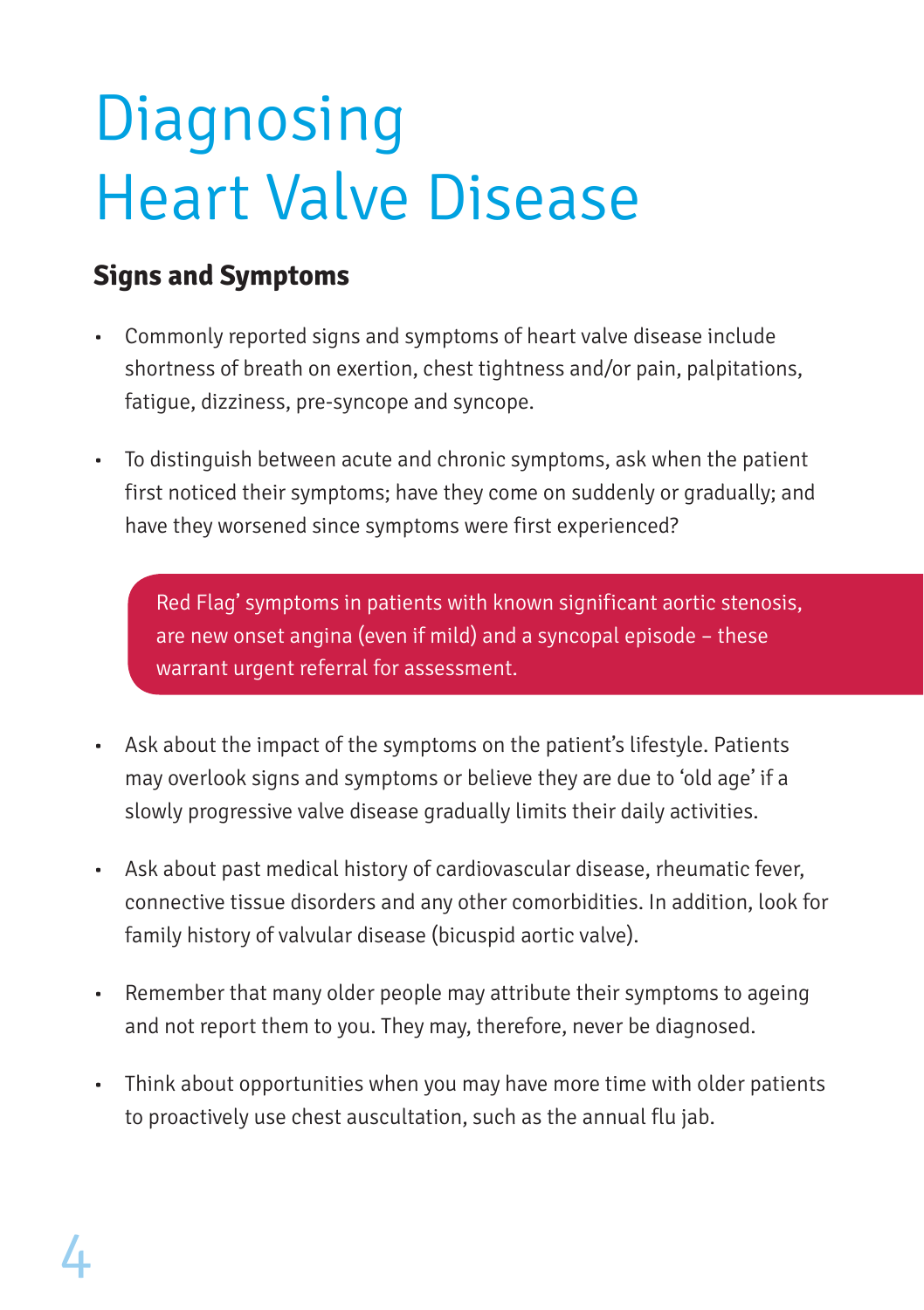#### **Examination**

- Check the patient's pulse rate and rhythm, and take the blood pressure.
- Auscultate the heart for an abnormal cardiac murmur.
- If you identify an abnormal heart murmur incidentally in an asymptomatic patient, remember that a low-intensity murmur may be present in severe heart valve disease

#### **Investigations**

- Initial investigation should include a full blood count, urea and electrolytes, thyroid function tests and twelve lead electrocardiogram (ECG).
- Echocardiography is indicated in any patient with a heart murmur if there is any suspicion of underlying valve disease on clinical evaluation. It is key to confirming the diagnosis and assessing the severity and prognosis of heart valve disease.<sup>4</sup>
- You may need to consider a chest X-ray to help in the differential diagnosis of a breathless patient and to exclude lung disease.

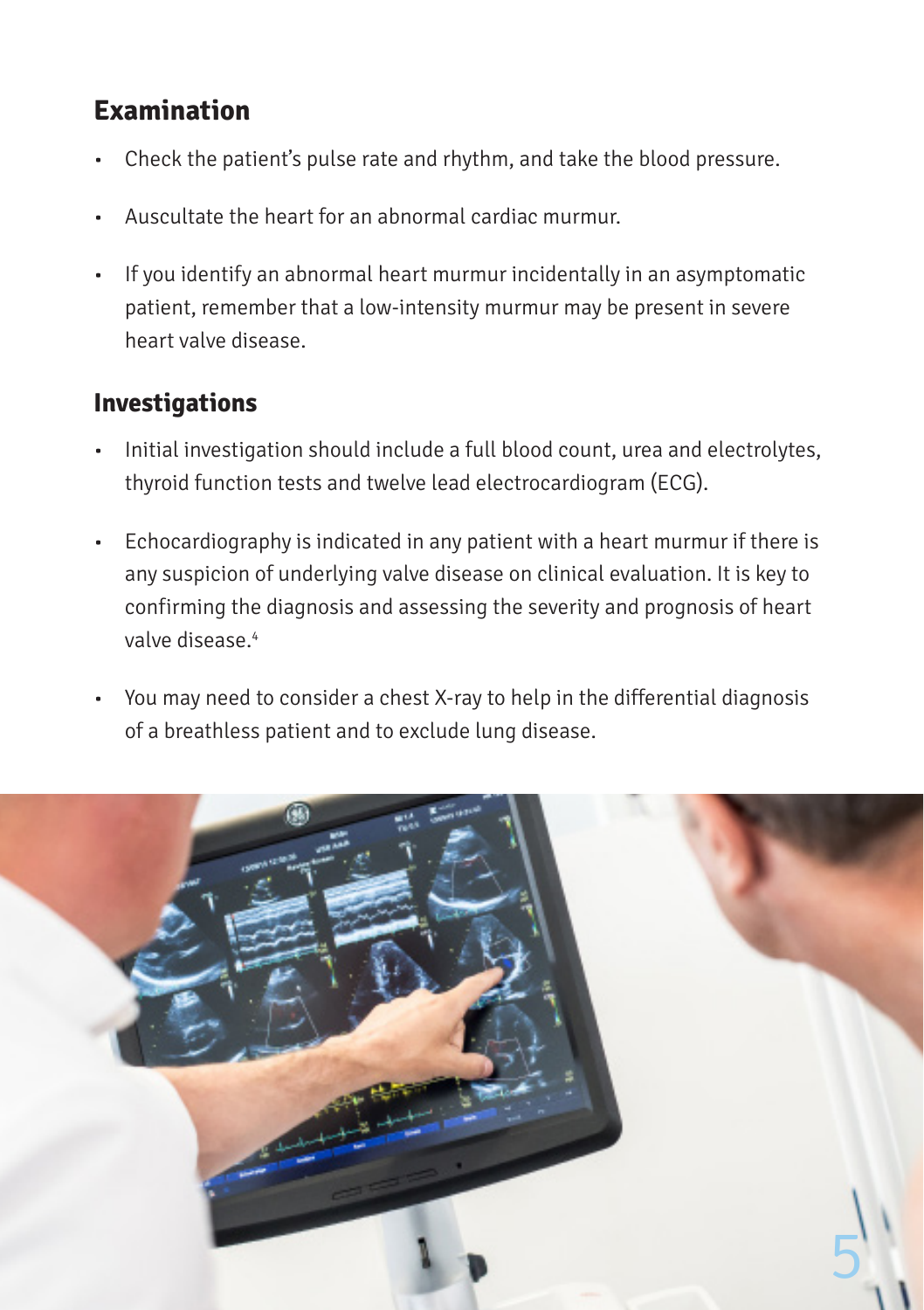### Heart Valve Disease



#### **Referring Patients with Suspected Heart Valve Disease**

- Reassure the patient, explaining that you have found a heart murmur that might be responsible for their symptoms, and that you are referring them to hospital for further investigations.
- The place and urgency of referral depend on the patient's signs and symptoms, and comorbidities:
	- Patients presenting with cardiac sounding chest pain, haemodynamically compromised or acute breathlessness require rapid assessment through normal cardiology pathways.
	- Chest pain and/or palpitations at rest may indicate a coexisting underlying cardiac disease and urgent referral is suggested.
	- $i$  Exertional chest pain and/or exertional palpitations may indicate serious disease and are 'Red Flag' symptoms. The patient should be referred urgently to cardiology or, if available, arrange direct referral for echocardiography.
	- Symptomatic patients with a heart murmur but without exertional symptoms should be offered a non-urgent referral to cardiology.
	- Asymptomatic patients with heart murmur should be offered an appointment for open-access echocardiography or a non-urgent referral to cardiology.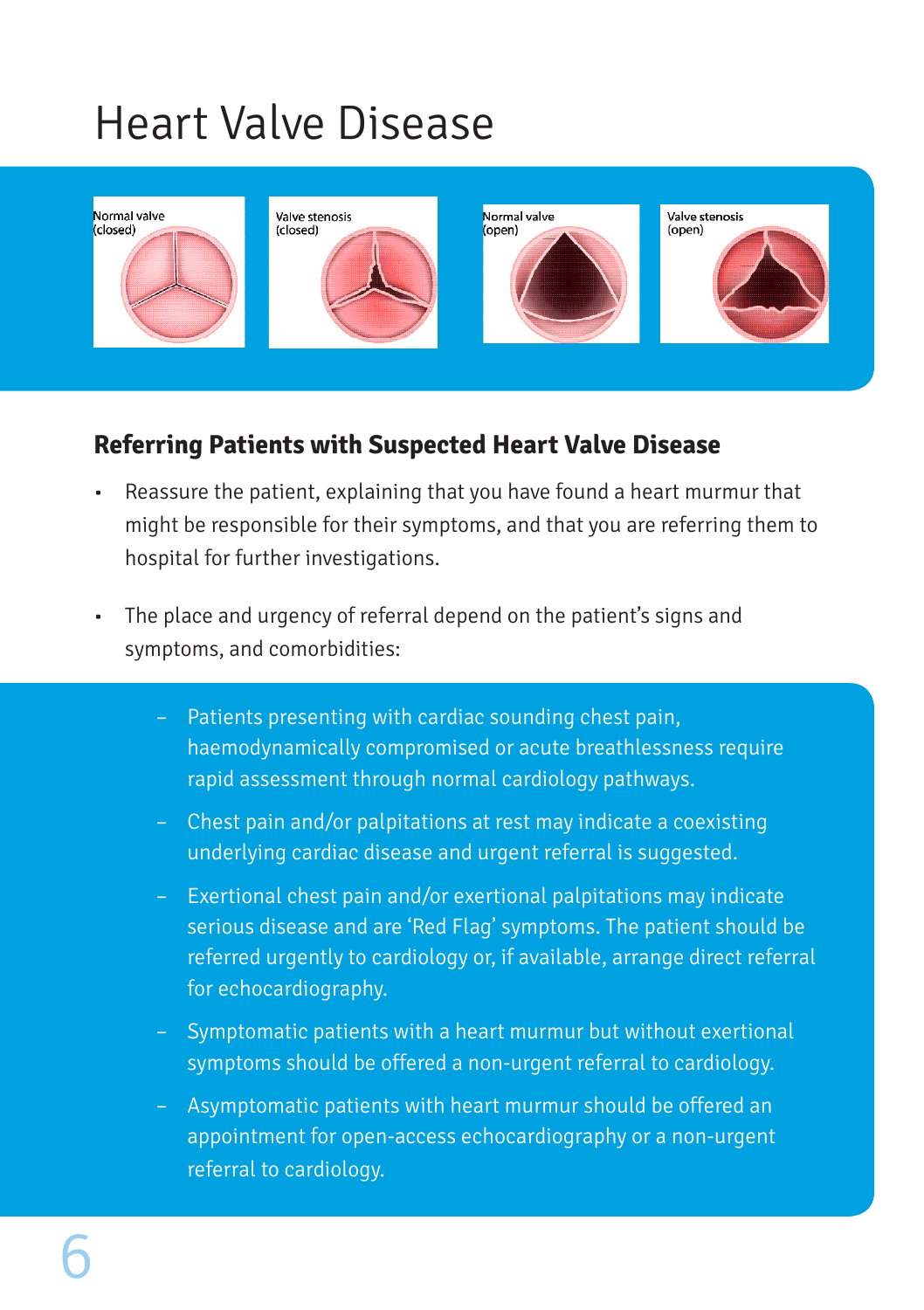### **Heart Valve Disease**

#### **Diagnosis and Referral**

Heart murmur found in asymptomatic patient Chest pain and/or palpitations at rest Urgent admission to hospital **Exertional** chest pain  $and/or$ exertional palpitations **Urgent** referral to cardiology Heart murmur and signs and symptoms with recent deterioration **Urgent** referral to cardiology Heart murmur and signs and symptoms with no recent deterioration Non-urgent referral to cardiology Heart murmur and matic-asympto Non-urgent referral to cardiology or open-access echocardiog-<br>raphy **Heart Valve** V O I C F Heart murmur, clinical history and examination suggest valve disease Clinical history Examination including chest ausculation, pulse and blood pressure Patient presents with signs and symptoms: • Shortness of breath on exertion • Chest tightness and/or pain • Palpitations • Fatique Dizziness and fainting

> This chart should be read in conjunction with the 'Heart Valve Disease: Practical Guidance for Primary Care' booklet.

> > www.heartvalvevoice.co.uk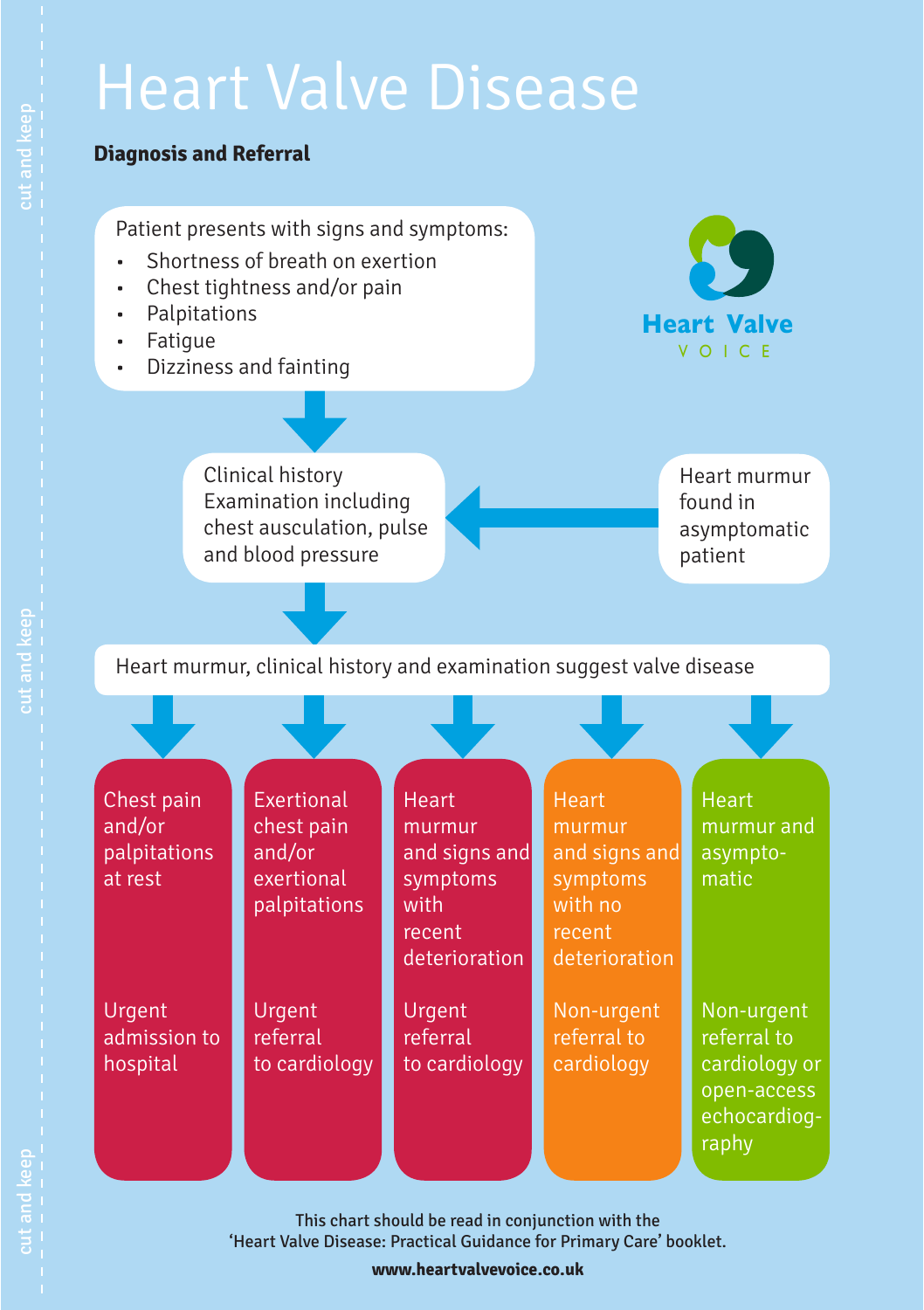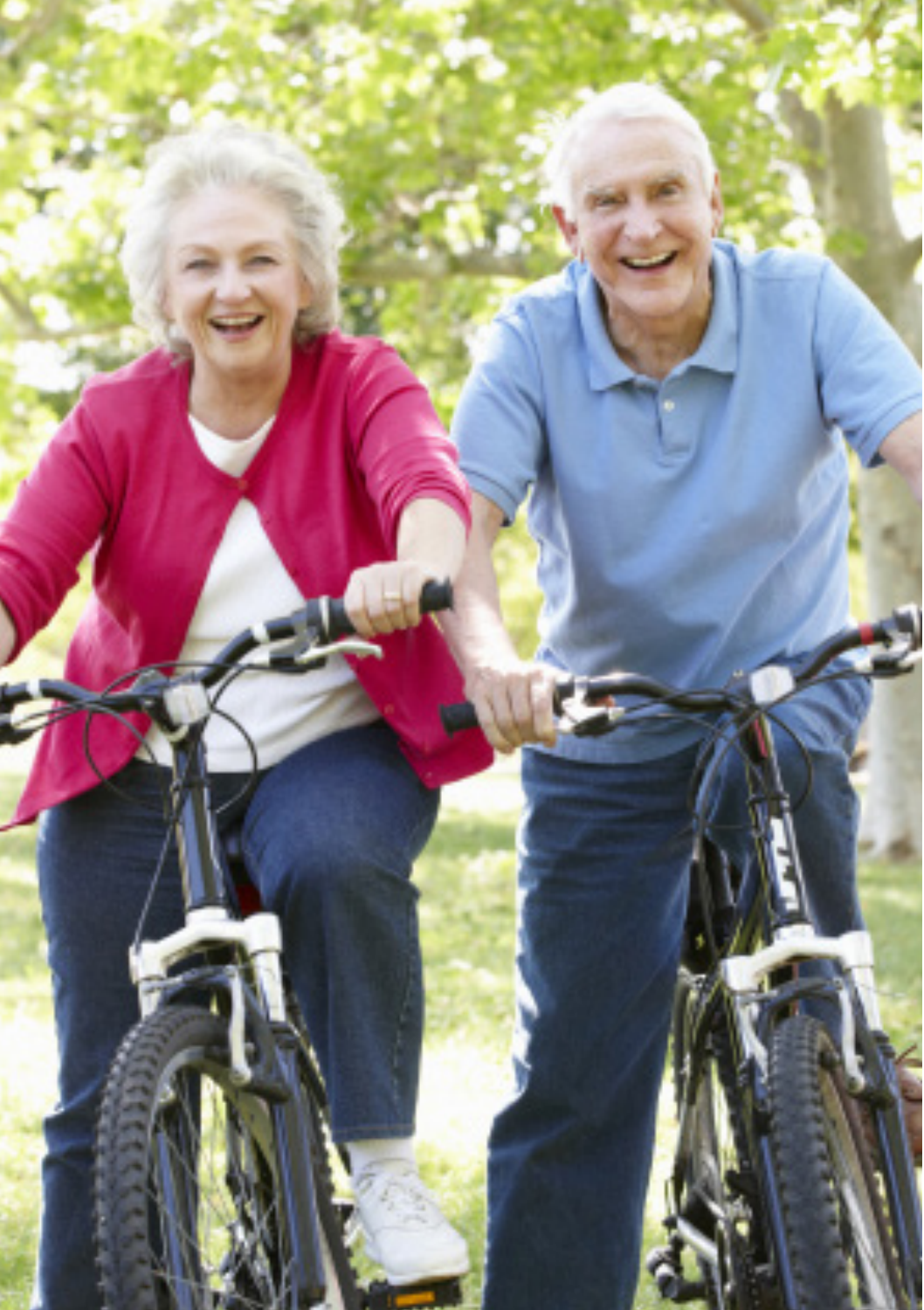### Conclusion

Access to effective treatment for heart valve disease should be available for all suitable patients regardless of where they live or their age and sex. However, in the UK there are wide geographical variations in rates of access to valve surgery that are not explained by demographic factors.<sup>9</sup> Elderly people and women in general are also less likely than younger men to receive effective treatment for their heart valve disease  $9$ 

Early detection of heart valve disease enables timely treatment and could be lifesaving. Barriers to referral and treatment for heart valve disease exist at all levels within the NHS, <sup>9</sup> but most patients are likely to first seek help for their symptoms in primary care. As GPs, we currently use auscultation routinely in less than two-fifths of patients whose symptoms suggest heart valve disease. We need to use our stethoscopes more often to check for heart valve disease when an older patient reports symptoms, and potentially consider using this basic investigation during routine consultations with our elderly patients.

Once identified, patients with suspected heart valve disease should be referred appropriately for confirmation of the diagnosis and consideration of treatment.

Mortality following cardiac surgery has continued risk patients. $11$  and modern interventions can to fall in the UK in spite of rising numbers of highoffer improved outcomes, physical functioning and quality of life to our elderly patients.